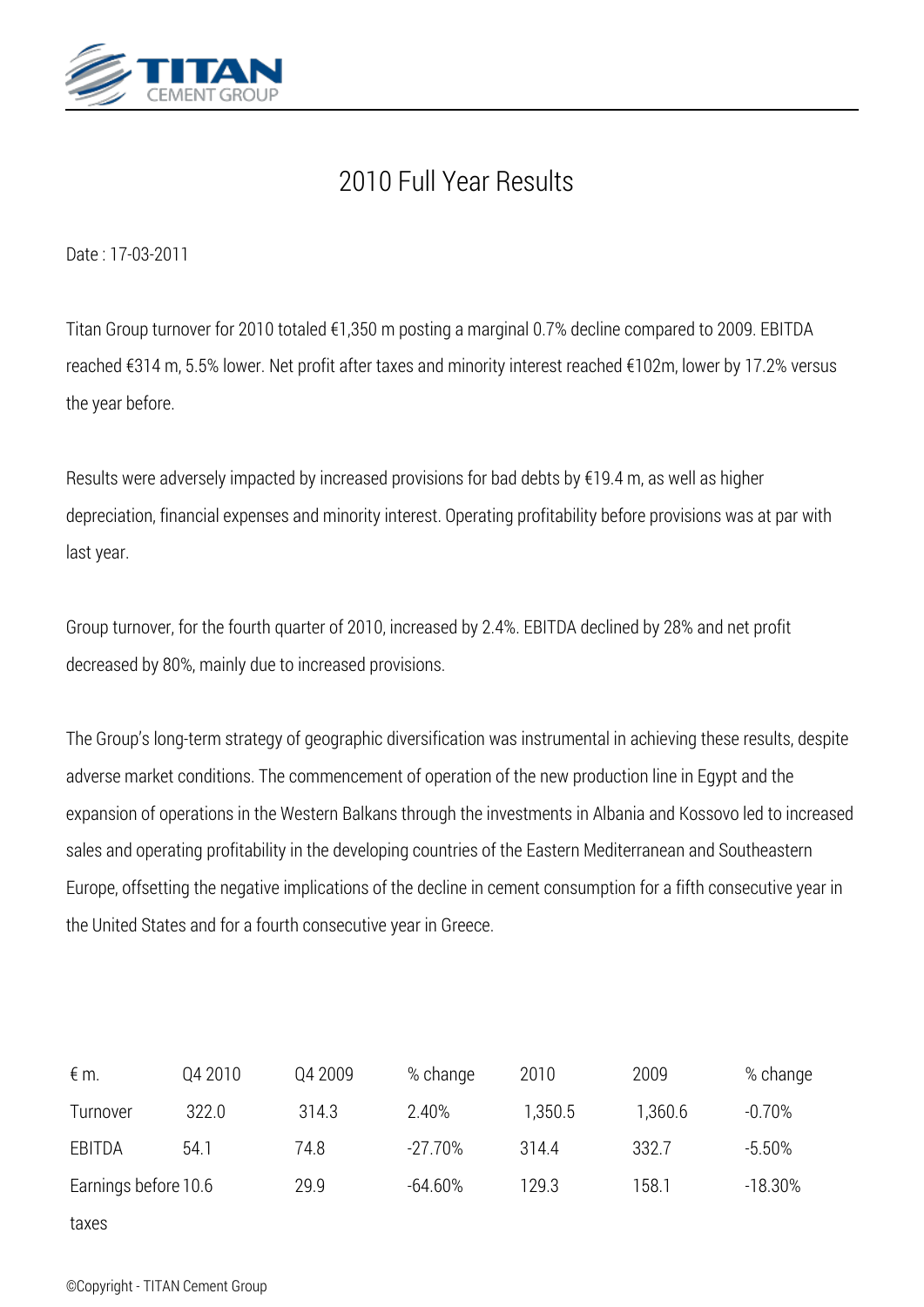

| $\notin$ m.  | Q4 2010 | Q4 2009 | % change   | 2010  | 2009  | % change |
|--------------|---------|---------|------------|-------|-------|----------|
| Net Profit * | 39      | 19.7    | $-80.30\%$ | 102.2 | 123.4 | -17.20%  |

*\*after tax and minority interests*

### *OPERATING RESULTS*

*More specifically, in each of the regions Titan Group operates:*

*In Greece, the deteriorating economic conditions led to a sharp decline in building activity, in both the private and public sectors. The low levels of housing demand can be attributed to the recession of the real economy and the attendant macroeconomic adjustments which have negatively affected household income and employment expectations as well as to the decline in the granting of mortgage loans. EBITDA in Greece and Western Europe declined by 34% in 2010 compared to 2009 and stood at €86 m, negatively impacted by the increase in bad debt provisions and increased energy costs.*

*In the USA, no recovery in construction activity was visible in 2010. In the South Eastern States, where a major part of Group's operations is located, demand remained at low levels, while the Florida market declined further. Under these unfavorable conditions operating profitability reached €3.5 m, reduced by 86%.*

*In Southeastern Europe, the economic crisis continued to depress demand for building materials although to a smaller degree compared to 2009. Nevertheless EBITDA in 2010 increased by 17% compared to 2009 and reached €87 m, as a result of the operation of the new greenfield plant in Albania in the second quarter of the year and the consolidation of the Sharr plant in Kosovo.*

*In contrast to the market trends in Europe and the United States, demand for building materials in the Eastern Mediterranean increased. In Turkey, it is estimated that the growth of the domestic economy led to a 15%*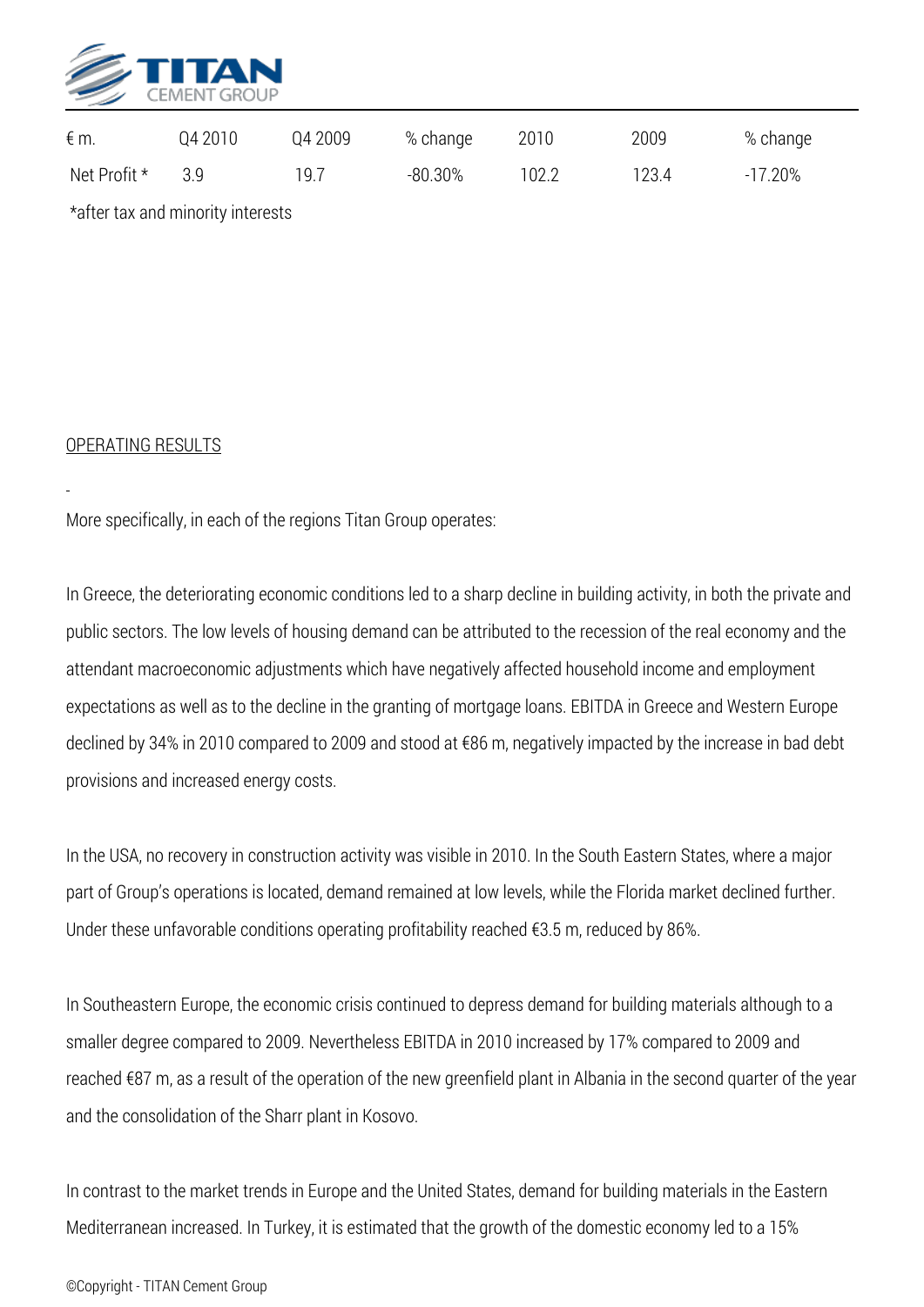

*increase in cement consumption. In Egypt demand remained at high levels primarily due to extensive housing programs. Coupled with the Group's enhanced productive capacity in the region, due to the operation of the second production line at the Beni Suef plant, the increased demand led to improved financial results. Overall, EBITDA in the Eastern Mediterranean increased by 34%, compared to 2009 and stood at €138 m.*

*In 2010, Group selling, general and administrative expenses grew by 1% compared to 2009 and stood at €130 m. On a like-for-like basis and excluding foreign exchange fluctuations, Group selling, general and administrative expenses would have declined by 3.4%, beyond the reduction of 15% achieved in 2009, reflecting the Group's continuous effort at cost containment.*

*Financial expenses including foreign exchange effects and the one off cost for the early repayment of our USPP notes in the USA in July 2010, amounted to €62.6 m., increased by 5.7% compared to last year.*

*The Group's focus on the strict prioritization of capital expenditure and control over working capital resulted in free cash flow generation of €195 m from operating activities and helped to reduce debt by €194 m in the year. The Group's net debt position continues to improve having declined from €1,114 m in December 2008 to €971 m. in December 2009 and to €777 m in December 2010, improving financial flexibility.*

#### *INVESTMENT ACTIVITIES*

*In 2010, the Group continued to invest in expanding its activities, modernizing its facilities and improving its environmental footprint. Capital expenditure, excluding acquisitions, reached €87 m, significantly lower than in 2009 following the completion of the new cement production line at the Beni Suef plant in Egypt (November 2009) and the new greenfield plant in Albania (March 2010).*

*In the last quarter of the year, specifically in December 2010, Titan Group announced the signing of a definitive agreement with the Privatization Agency of Kosovo for the purchase, through "Sharr Beteiligungs GmbH", (owned by 51% by Titan Group) of the Sharr cement plant. The plant, with a rated capacity of 600,000 tons per annum, was already under Titan management, on the basis of a lease agreement.*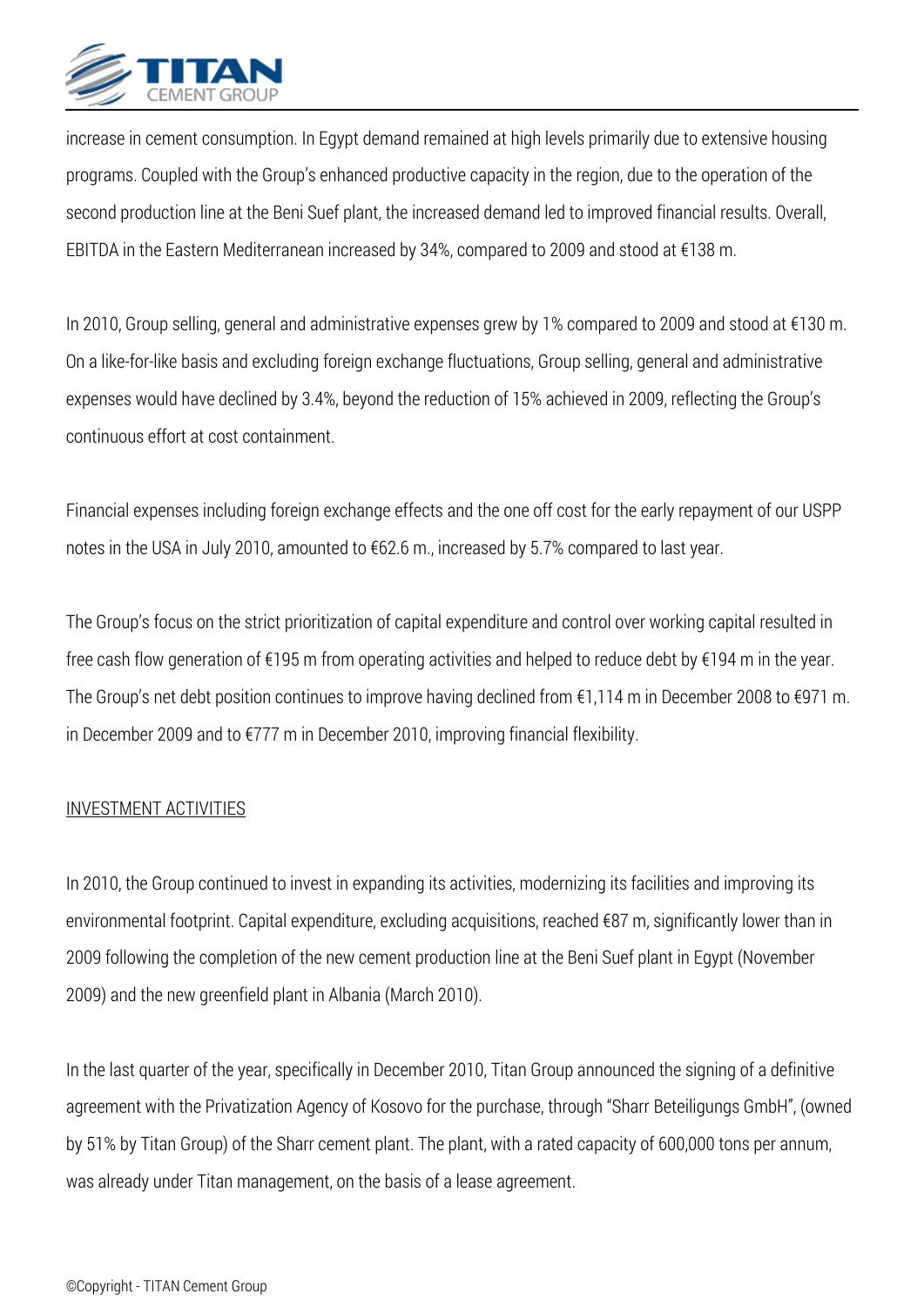

*In November 2010 the Group announced the completion of the €80 m equity investment by "International Finance Corporation (IFC)" in "Alexandria Portland Cement Company S.A. (APCC)" through the purchase of a stake in Titan's holding company "Alexandria Development Limited (ADL)". The transaction resulted in IFC acquiring through ADL a 15.2% minority stake in APCC and subsequently in Titan's Egyptian operations.*

*In April 2010, the Group disposed of the quarry in Cumberland in the state of Kentucky USA, for the amount of \$41.5m.*

# *SIGNIFICANT POST-BALANCE SHEET EVENTS*

*Titan Global Finance PLC, a Group subsidiary, announced on 7.1.2011 the conclusion of a new €585 m multicurrency forward start syndicated revolving credit facility, guaranteed by Titan Cement Company S.A. The new facility will mature in January 2015 and will be used for refinancing TGF's existing syndicated multicurrency revolving credit facility maturing in April 2012 and for general corporate purposes of the Group thereafter.*

*Titan Cement Co S.A. announced on 4.2.2011 the signing of an agreement between its tableware subsidiary IONIA S.A. and YALCO-S.D. CONSTANTINOU & SON S.A. for the transfer of the IONIA trade name, as well as the sale of certain merchandise and other fixed assets.*

# *2011 OUTLOOK*

*2011 holds its share of challenges for Titan.*

*In Greece, private and public construction activity are expected to decline further, due to the fiscal crisis and the increasing consumer and business uncertainty.*

*In the USA, demand for construction materials is expected to remain very weak in 2011, despite the economic recovery. The Portland Cement Association's latest forecast in November 2010, foresees a mere 1.4% increase in cement consumption for 2011 from the low levels of 2010.*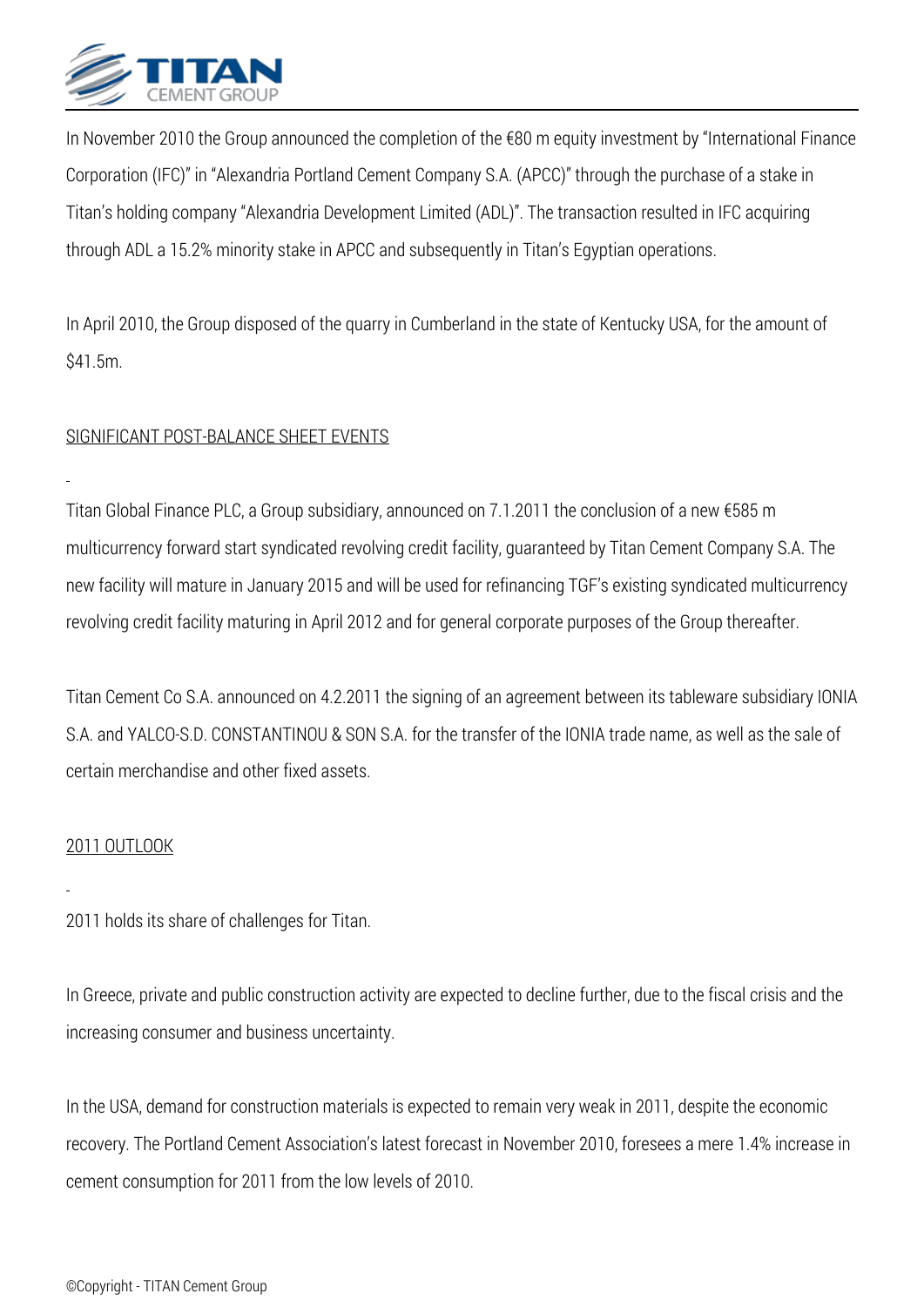

*In Southeastern Europe, the gradual economic recovery is not expected to translate into a meaningful increase in cement consumption during the current year.*

*In Egypt, recent political developments give rise to increased short-term uncertainty. It should be noted, however, that the Group's, production and commercial activities were not disrupted during the crisis and continue at normal levels.*

*The outlook for Turkey appears positive, as the strong economic recovery is expected to contribute to the further development of domestic demand for private construction and public works.*

*The upward trend in solid and liquid fuel prices is expected to have a negative impact on Group results, despite the continuous efforts to reduce energy consumption and increase the use of alternative fuels.*

*Under the prevailing conditions of uncertainty in the economic environment, the Group will continue to focus its efforts on free cash flow generation, to further increase financial flexibility, cost and productivity improvement efforts and smaller bolt-on growth initiatives.*

*Despite the adverse economic environment, the Group remains committed to its four strategic priorities, which are geographical diversification in cement, continuous improvements in cost and competitiveness, vertical integration in related building materials and a focus on both human resources and corporate social responsibility.*

# *PARENT COMPANY FINANCIAL RESULTS*

*At parent company level, turnover reached €370.7 m lower by 17.6%, while EBITDA reached €86.3 m, a decline of 28.2%, mainly reflecting the decline in domestic sales.*

*Net profit after tax and minorities decreased by 55.2% to €20.8 m, compared to 2009. It must be noted that a social responsibility tax that has been levied on all Greek companies posting a profit above €100 thousand for fiscal year 2009. The total charge for the Company amounted to €7.9 m.*